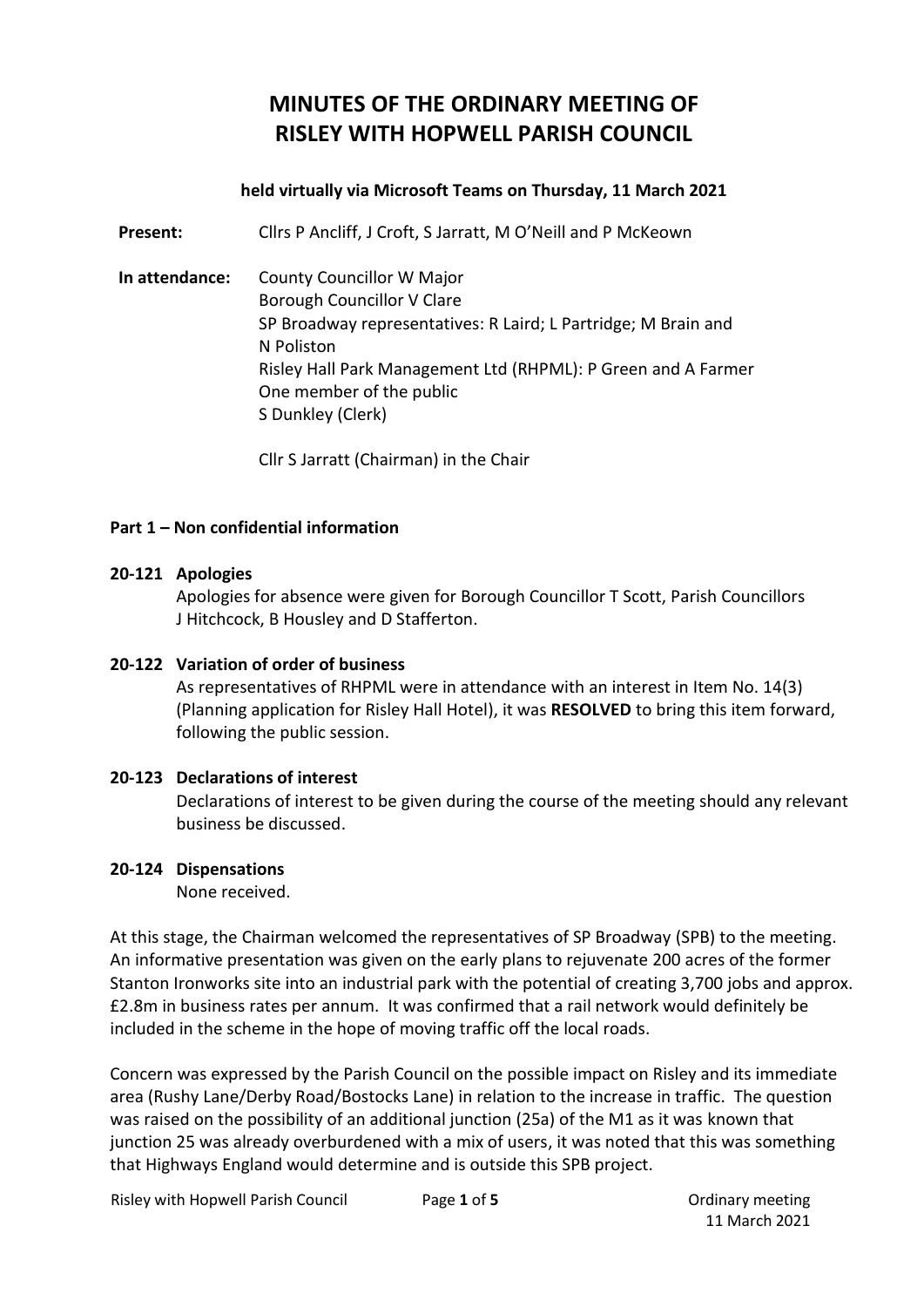SPB anticipated submitting an outline planning application this Summer with development commencing late 2022 at the earliest. Meetings of the Community Liaison Group, to which the Parish Council is invited, will be held during the course of the application. The Chairman expressed the Parish Council's thanks to SPB for attending this evening.

# **20-125 Public session**

a) Members of the Public

P Green (RHPML) gave a statement on behalf of the residents of the 40 retirement properties on the Risley Park estate regarding the concerns raised in relation to the planning application ERE/0221/0036.

The Parish Council discussed Item 14(3) in relation to the application for Risley Hall Willoughby Court and the resolution is given below under 'Planning'.

b) Reports from Councillors appointed to outside bodies

Nothing to report.

c) Report from the Police

Four incidents have been reported to the Police during the last month. The parking from Breaston Lane up to Derby Road has been recorded as an annoyance. Report from County Council

Cllr Major reported:

- i) that there has been an increase to £46m for highway maintenance
- ii) West Park Leisure Centre is being used as a Community COVID Testing Centre
- iii) Work has commenced on a new care home in Ilkeston
- iv) Schools are reopening for all students as from Monday,  $15<sup>th</sup>$  March and the County Council will be supporting them as best as they can.

# Report from the Borough Council

Cllr Scott had forwarded the Borough report on behalf of Cllr Clare and himself before the meeting which had been circulated. This was noted and it was RESOLVED that it would be displayed on the noticeboards and on the website.

d) Reports and updates from Parish Councillors

Neighbourhood Watch - Cllr McKeown reported that there has been a spate of email scams and asked everyone to be vigilant. There has also been an increase in dog thefts. The properties on The Crescent have been included in the Risley Neighbourhood Watch Scheme. The Scheme has had a mention in the national newsletter. He further reported, following a conversation with the Head of CREST and the Investigating Officer from SCIU, that the conclusion of the fatal road traffic accident was not speed related and that the case will be heard at the Crown Court. Erosion of brook bank in The City area - Cllr Ancliff suggested the Parish Council write to DCC asking for remedial work.

## **20-126 Minutes of the Ordinary Meeting held on 11 February 2021**

The draft minutes of the ordinary meeting held on 11 February 2021 were proposed as a true record by Cllr McKeown, seconded by Cllr Croft and unanimously agreed. These will be formally signed by the Chairman at the next possible physical meeting.

## **20-127 Exempt items**

None.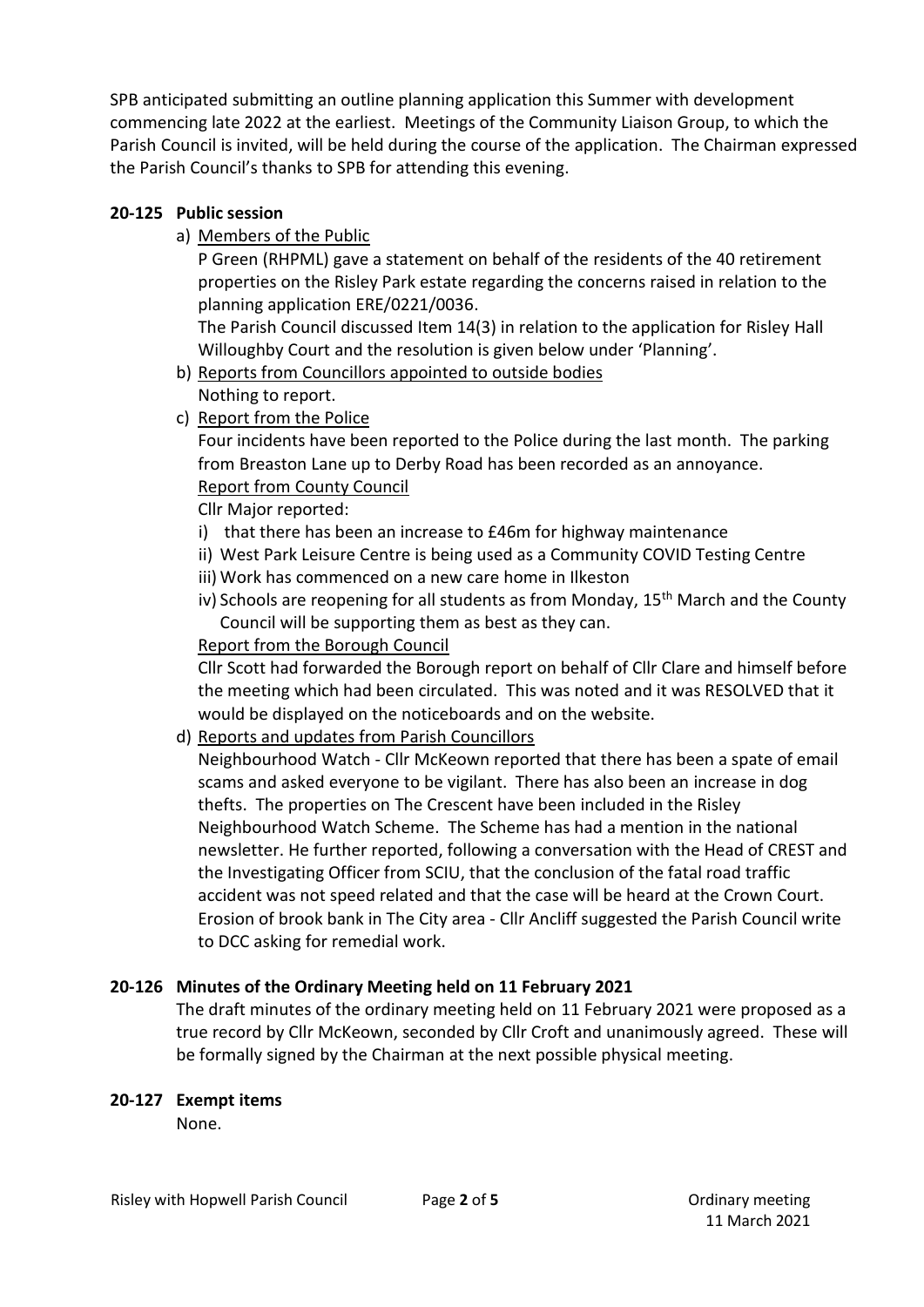# **20-128 Chairman's announcements/report**

The Chairman informed the meeting of several items:

- i) A new dog training business is being set up in the parish
- ii) Census 2021 letters are being distributed. The formal date for completion is Sunday, 21 March 2021.
- iii) Purdah for the forthcoming elections commences on Thursday, 26<sup>th</sup> March.
- iv) Further to the request made at last month's meeting regarding a replacement bench on Windy Hill, it has been reported that the owner of the field is hoping to return the seat(s) to this location and therefore it was **RESOLVED** that nothing is to be done by the Parish Council.
- v) Notification of Concurrent and Precept rates applicable to 2021/22 had been received from Erewash Borough Council.

# **20-129 Clerk's report**

The Clerk's report had been circulated prior to the meeting, the contents of which were noted.

With regards to the repainting of the play equipment and benches, it was proposed by Cllr O'Neill, seconded by Cllr Ancliff and unanimously **RESOLVED** to accept the quotation received in the sum of £400.00 and the clerk was asked to schedule this work for late April. The question of businesses using the website is to be discussed at a future meeting. The grant funding from the Police and Crime Commissioner has been added to the newsletter as per the conditions of the funding and this will need delivering before purdah on 26<sup>th</sup> March.

# **20-130 Derbyshire Association of Local Councils**

The DALC March newsletter had been distributed to members and the contents noted.

## **20-131 Matters for determination**

- (a) The Clerk reported that two of the six Grounds Maintenance tenders sent out had been returned. Following discussion, it was proposed by Cllr Ancliff, seconded by Cllr McKeown and **RESOLVED** to accept the tender from Fox Grounds Maintenance and Landscaping Limited for a three-year term and the clerk was asked to seek references and arrange for the contract to commence on 1 April 2021.
- (b) Provisional of additional litter bins was postponed to the next meeting.

# **20-132 Finance**

## (a) **Accounts for payment**

It was RESOLVED to approve the following payments:

| Payee                           |                          | <b>Total cost</b> | VAT    |
|---------------------------------|--------------------------|-------------------|--------|
| <b>Shed Grounds Maintenance</b> | Mowing contract          | £577.48           | £96.25 |
| Salary/expenses (Feb)           |                          | £302.14           |        |
| <b>HMRC</b>                     | PAYE (Feb)               | £69.80            |        |
| Mr I Renshaw                    | Inspection and repair to | £70.00            |        |
|                                 | play equipment           |                   |        |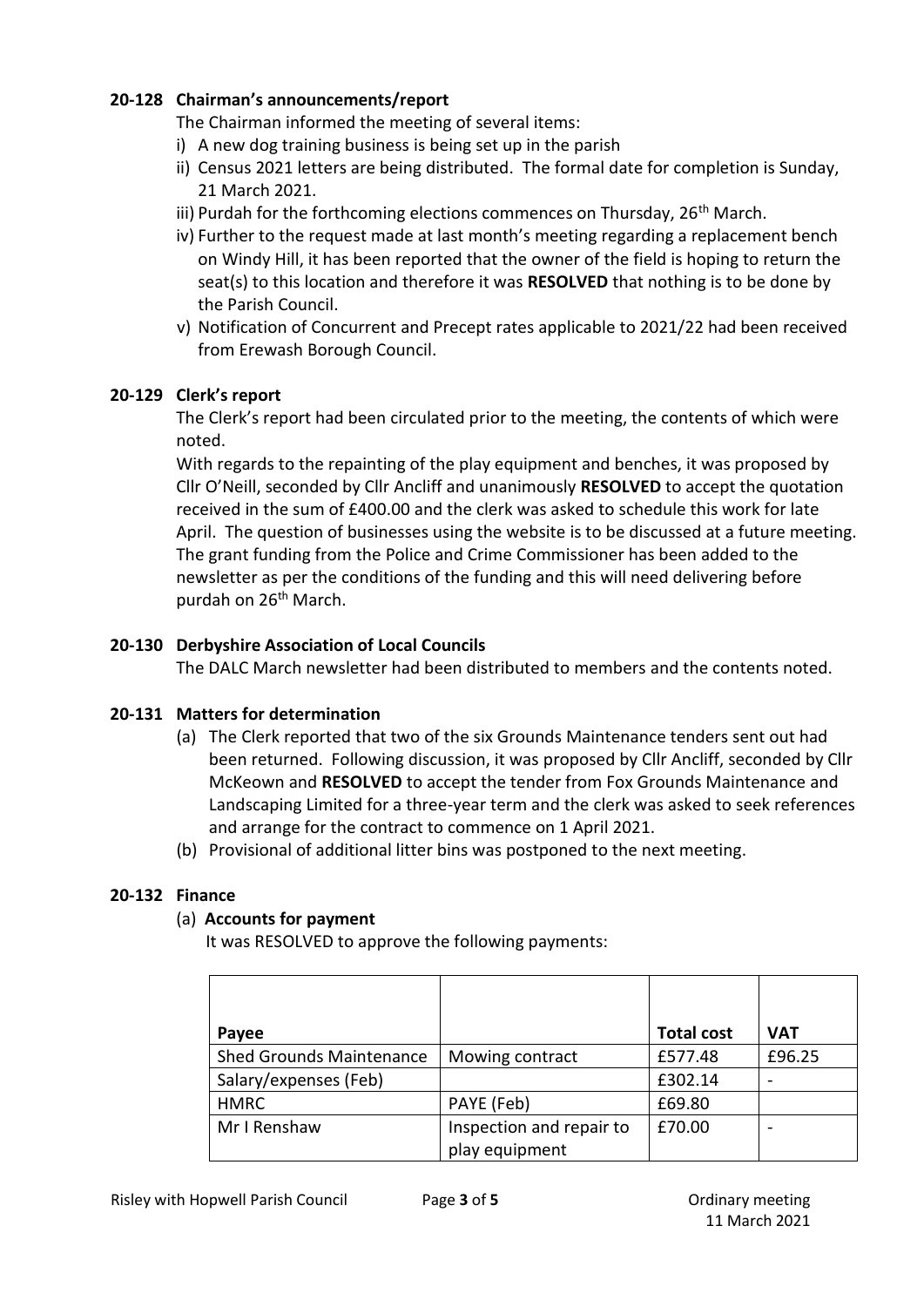| S Dunkley | Reimbursement of ink | E19.60 | - |
|-----------|----------------------|--------|---|
|           | cartridge            |        |   |

## (b) **Receipts:**

£608.70 – VAT Reimbursement £553.00 – Grant funding from the PCC Vulnerability Grant

#### **20-133 Playground inspections**

The report for February was received with no problems being reported.

## **20-134 Planning**

**ERE/0320/0013** – Hopwell Hall, Nottingham Road, Draycott (erection of a steel framed modular dwelling (for the purpose of demonstrating this type of construction, not for residential use). Appeal to be heard by the Planning Inspectorate.

**ERE/1220/0036** – Mount Pleasant, Derby Road, Risley (demolition of existing building and erection of dwelling house). Revised plans submitted. No further comments to make.

**ERE/0221/0036** – Willoughby Court, Risley Hall Hotel, Derby Road, Risley (change of use of hotel suites into 22 flats). Whilst the Parish Council has no objection in principle to an empty building, which has been neglected for some time, being brought back into use, it does have several points it would like to bring to your attention:

- 1. Risley Park Hotel and its grounds is situated within the Risley Conservation Area and is subject to Tree Preservation Orders. This has not been mentioned at all in the application.
- 2. The high density of the number of proposed flats is a key issue.
	- 2.1 Density at a level of 22 flats, if occupied with couples, may generate the need for parking requirements of circa 40 spaces – this will cause problems on site with the adequacy of parking and also for the Risley Village as a whole, see paragraph 6 below.
	- 2.2 Also increasing the number of residents to possibly circa 40 may disturb the quiet enjoyment, through additional noise and disturbance, of the existing Risley retirement complex and nursing home particularly if offered for sale in an unrestricted market. This might be addressed through the imposition of specific conditions as suggested in paragraph 3 below.
	- 2.3 It is stated that the plans are for 22 one bedroomed flats but further in the application it says 22 two bedroomed flats. Clarification is required.
- 3. Looking back at a previous planning application (ERE/0600/0034, dated 14.6.2000), it clearly states that the development would be for retirement residences for people over the age of 55. If the application is approved, would you be mindful to place a condition in the approval stating that the flats must be sold for retirement living? It needs to be borne in mind there must be a reasonable balance between the new occupiers, the existing residents of Risley Park, the Nursing Home and Hotel guests to help safe guard against the potential increase in noise, erosion of privacy and reduction in amenities to the existing residents.
- 4. The application mentions green space it is not clear what open spaces would be available to the proposed flats. This needs to be specified.